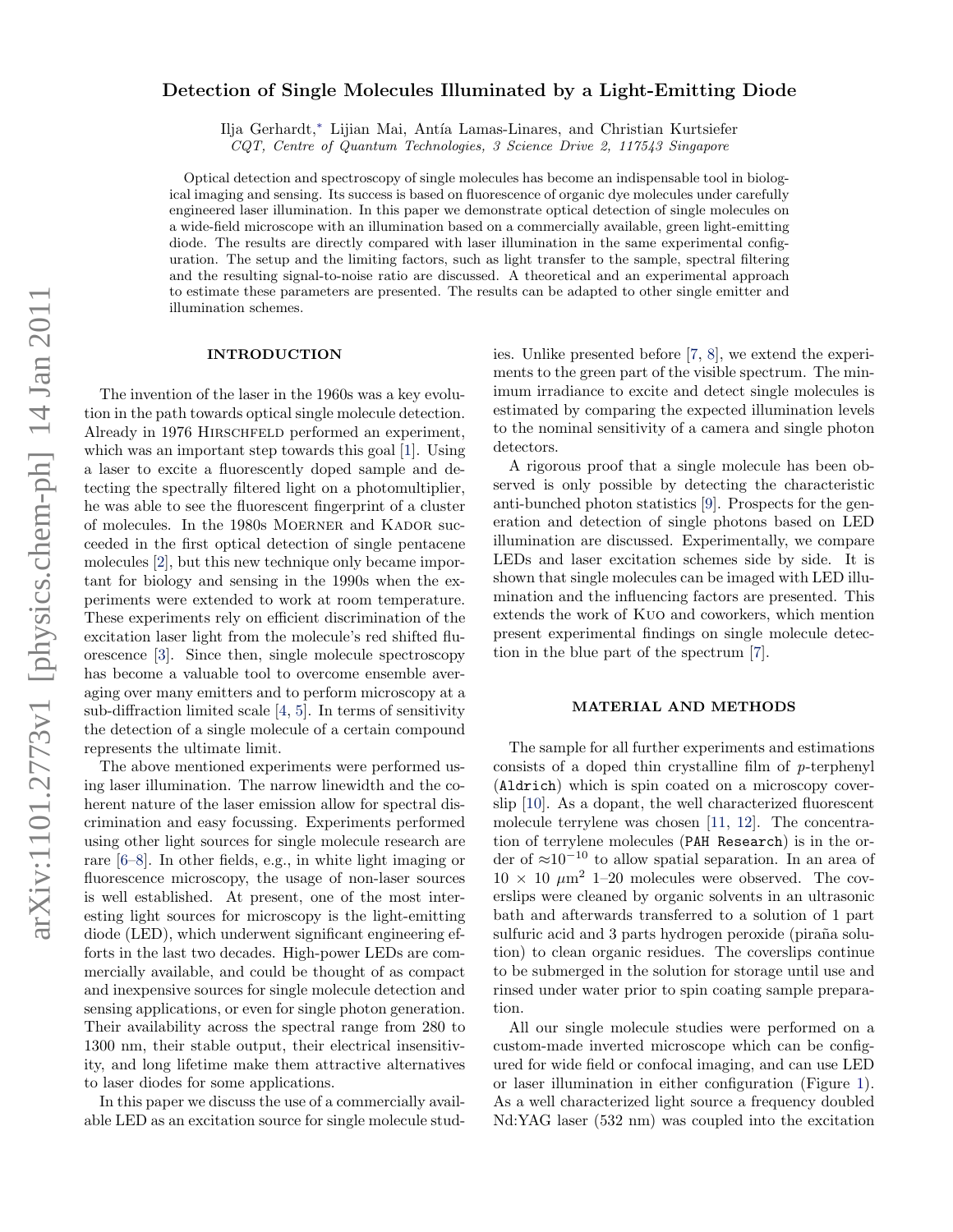path via a single mode optical fiber. To allow microscopy in wide-field mode, a  $f = 300$  mm lens was placed in the optical path to focus the light into the backfocal plane of the microscope objective and to produce a Gaussian shaped illuminated area on the sample (full width, half maximum, FWHM  $\approx 8 \mu$ m). Illumination and detection were performed through a 100×, 1.4 NA objective (Olympus, UPlanSApo). The detection in wide-field mode was realized by a low-cost commercial astronomical camera (Watec, Wat-120N+, CCD: SONY ICX-419ALL). The image was captured with a 200 mm camera objective (AF Nikkor). A single pixel on the camera corresponds to the width of a standard deviation of the diffraction limited spot ( $\sigma \approx 120$  nm) on the sample, assuming the diffraction limited spot to show a FWHM of  $\approx 300$  nm. Thereby the pixel to spot size ratio is 1, as defined in [\[13\]](#page-6-13), which is optimal for localizing single molecules. To record images, a video grabber card with a digitizing resolution of nominal 8 bit was used. The integration time of the camera could be set to a maximum value of 10.24 s.

For experiments using an LED, a flip mirror was introduced into the illumination path, such that either the laser or the LED light was passed to the sample, while the detection path remained unchanged. This allows for a comparison of the LED-based results with the well characterized laser illumination results. For laser illumination the detection was performed in confocal and wide-field



<span id="page-1-0"></span>FIG. 1. Experimental Setup, consisting of a confocal microscope (detection not shown) with wide-field configuration. A flip mirror allows to switch between laser and LED type illumination. Inset: Two lens LED-assembly, the LED is mounted with thermal grease directly onto a 3 stage thermoelectric cooler (TEC), which is attached to a fan-cooled heat sink.



<span id="page-1-1"></span>FIG. 2. Measured light emission directly in front of lightemitting diode mounted in the diode assembly. The dashed line shows the nominal maximal current of 700 mA.

configuration, whereas for LED illumination only widefield images were recorded.

The LED illumination source selection was based on the spectral overlap with terrylene absorption. Therefore commercially available green LEDs with a center wavelength around 535 nm were evaluated. The one with the highest irradiance was chosen for further experiments (Luminleds Luxeon Rebel, LXML-PM01-0080, InGaN). From a die surface of  $1.6 \times 1.6$  mm<sup>2</sup> an optical power of 240 mW at the nominal maximum current of 700 mA was detected on an optical power meter placed directly in front of the diode. The current could be increased to 1.6 A, resulting in  $P_{\text{out}} =$ 300 mW ( $\approx$ 180 lm, Figure [2\)](#page-1-1), with proper cooling and by sacrificing the device lifetime. The light yield in this high power range is about 5%. On the die surface the emitted power corresponds to an exitance of  $120 \text{ kW/m}^2$ . The wavelength shift over the entire current range was less than 5 nm from the peak wavelength of  $\lambda = 530$  nm (see Figure [3\)](#page-2-0). The spectral radiant exitance  $M_{\lambda=530nm}$  is 3000 W/(m<sup>2</sup> nm).

The thermal management of high power LEDs plays an important role for the device lifetime. Unlike in Reference [\[7,](#page-6-8) [8\]](#page-6-7) we utilize LEDs in the green region in the spectrum. Green LEDs have the lowest light yield of LEDs in the visible spectrum, whereas the earlier described [\[7,](#page-6-8) [8\]](#page-6-7) blue/UV LEDs have efficiencies up to 20% [\[14\]](#page-6-14). Our presented experiments require a much more careful designed cooling of the LED, but also might be extended to dyes which are presently more relevant in biological imaging, such as Cy3, Cy5 and other Alexa-Dyes in the red region of the spectrum. To allow an extended power supply to the LED, a three stage thermo-electric cooler (Ferrotec, 9530/119/045 B) was used to cool the LED base to temperatures below 0 °C. Under operating conditions, condensation was inhibited due to a higher thermal load of the LED.

Spectral filtering in the excitation path was performed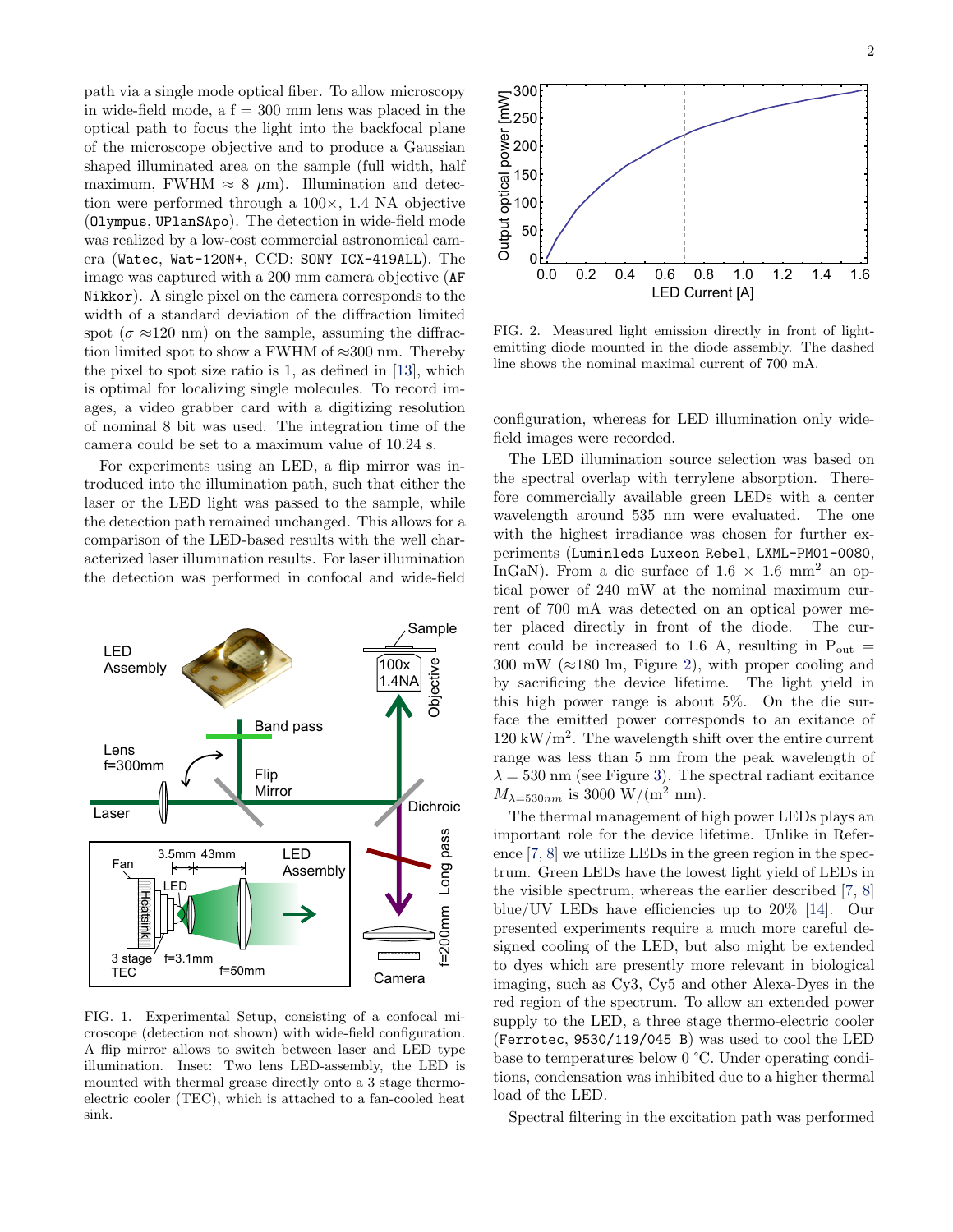

<span id="page-2-0"></span>FIG. 3. Absorption spectrum of terrylene and the emission spectrum of the unfiltered LED. The dashed line represents the wavelength of the frequency-doubled Nd:YAG laser. The irradiance of one to the other shows a by 40% larger value for the LED illumination. The larger spectral overlap allows a more efficient excitation. Inset: Terrylene (left) and the matrix molecule p-terphenyl (right).

with a 500–580 nm band pass filter, attached directly to the LED assembly (Photonik, Singapore, Figure [3\)](#page-2-0). This filter was needed to suppress higher wavelength components of the LED emission, which were leaking through the detection filter. The integral LED transmission through the band pass filter was measured to be 70%.

The detection path was equipped with a dichroic (50% Transmission/Reflection at 567 nm, Thorlabs DMLP 567) and a long pass filter with a nominal cut-off wavelength of 640 nm (Omega Optical 640AELP). The latter was slanted to match the cut-off wavelength of the exciter (see Figure [4](#page-2-1) for the transmission of the slanted filter). The angle was tuned by observing the camera images for minimal background luminescence. The use of a dichroic mirror also reduces the transmission of excitation light towards the detector; a complementary pair of long pass and short pass filters should be sufficient, with the long pass filter at the detector and the short pass filter at the light source.

An optimal spectral filtering scheme is important to distinguish between excitation light and detected fluorescence, thus maximizing the signal to background ratio. Ideally, the filters would transfer all excitation light to the sample and simultaneously pass the entire resulting fluorescence to the detector. Simultaneously these filters have to block the excitation light scattered off the sample into the detection path. If a short pass/long pass filter set has complementary step transmission spectra around a cutoff wavelength  $\lambda_{\rm cut}$ , and the suppression of backscattered excitation light is taken care of, one can optimize the signal from a molecule by varying the cutoff wavelength for broadband sources like LEDs. For that, we combine the spectral power density of the source  $l(\lambda)$ , the transmission  $f_{\text{exc}}(\lambda)$  through all excitation filters, and the normalized absorption spectrum  $a(\lambda)$  of the molecule to an effective excitation flux  $\phi_{\text{excitation}}$  by integration over all excitation wavelengths  $\lambda_e$ :

$$
\phi_{\text{excitation}} = \int_{\lambda_{\text{min}}}^{\lambda_{\text{cut}}} l(\lambda_e) f_{\text{exc}}(\lambda_e) a(\lambda_e) \, d\lambda_e \tag{1}
$$

It turns out that the normalized excitation flux for our LED is about 40% larger than for the laser at 532 nm due to a better spectral match.

If we assume that the fluorescence spectrum is independent of its excitation spectrum, which is the case for simple optical fluorescence configuration, the detected power is proportional to the product of this excitation flux. A detection path response  $\phi_{\text{detection}}$  combines the emission spectrum  $e(\lambda)$  of the molecule, normalized to  $e = 1$  in its maximum, the transmission  $f_{\text{det}}(\lambda)$  through all detection filters, and the detector response  $r(\lambda)$  for all detection wavelengths  $\lambda_d$ :

$$
\phi_{\text{detection}} = \int_{\lambda_{\text{cut}}}^{\lambda_{\text{max}}} e(\lambda_d) f_{\text{det}}(\lambda_d) r(\lambda_d) \, d\lambda_d \qquad (2)
$$

For the combination of the LED and Terrylene emission/absorption spectra in our experiment (see Figures [3](#page-2-0) and [4\)](#page-2-1), a value of  $\lambda_{\rm cut} = 565$  nm maximizes the product  $\phi_{\rm excitation} \cdot \phi_{\rm detection}$  and hence the detection signal.

One of the main advantages of coherent illumination is the constructive interference at the (laser) focus, reaching a maximum light intensity to effectively excite the molecule. Laser light can be focussed to a size approximately half the wavelength  $(\lambda/2)$ , which is not possible for LED light. The limited phase-space density of incoherent light results in a larger illumination area and correspondingly lower irradiance. Usual LEDs exhibit a LAMBERTIAN spatial emission profile and are equipped



<span id="page-2-1"></span>FIG. 4. Emission spectrum of terrylene molecules. The optimal spectral filtering utilizes a similar slope to the emission spectrum of the molecule. In our experimental configuration a long-pass filter was slanted to match the excitation filter with a falling slope around 585 nm.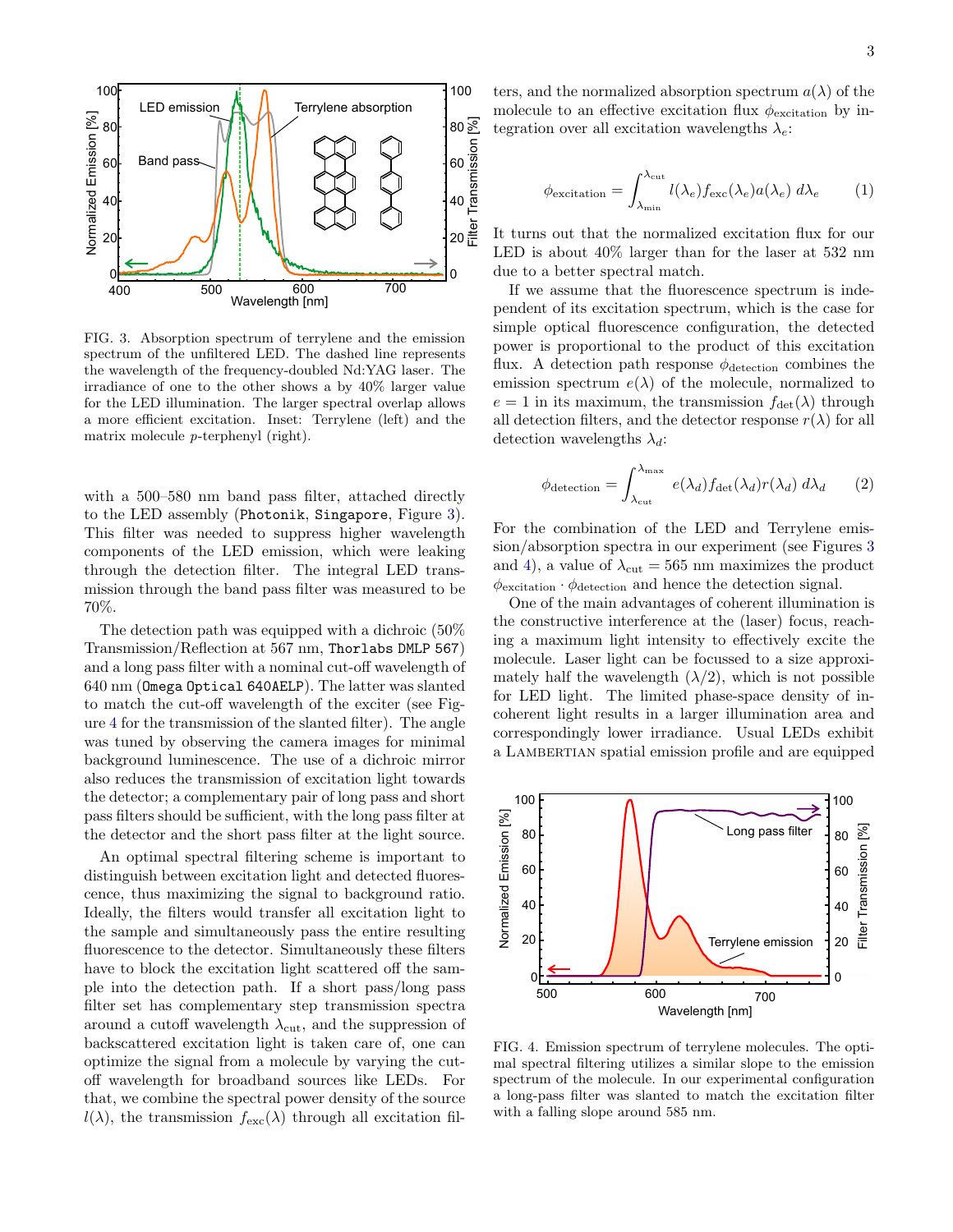with a solid immersion medium, consisting of either polycarbonate, acrylic glass, or, as in the used LED, silicon rubber for high power devices. This effectively increases light emission out of the die and concentrates light in the forward direction. Depending on the manufacturing accuracy of the die and the immersion medium the emission profile can vary significantly. To adapt the emission characteristics of the LED to the imaging geometry of the microscope objective, further collimation was necessary. For our experiments a high NA outcoupling lens (Geltech, C330TME-A,  $f = 3.1$  mm, 0.68 NA) is placed very close to the LED. For this lens/LED combinations the solid immersion assembly was limiting the minimum focussing distance, thus limiting the effective outcoupling NA. The calculated radiance in one hemisphere is 20 kW/ $\rm m^2sr$ , taking the power of 300 mW, originating from an area of  $1.6 \times 1.6$  mm<sup>2</sup>. With the aspheric lens in place and an assumed effective NA of 0.5, we expect a high outcoupling efficiency of 80%, if the emitted profile is purely LAMBERTIAN. The measured power behind the aspheric lens is 25% of the maximal measured power of the system right behind the die surface of the LED, suggesting a deviation of the LAMBERTIAN intensity profile and an effective lower NA. With these values, we calculate a radiance of 30 kW/ $m^2$ sr. Assuming a focussing angle onto the sample of 3.9 sr (1.4 NA), this corresponds an maximum irradiance of 120 kW/m<sup>2</sup> on the sample surface. The outcoupling aspheric lens was used in combination with a 50 mm achromatic lens to channel emitted light into the forward direction. The measured equivalent focal length of the system was 10 mm.

Due to the finite extension of the LED die and the incoherent light emission, the beam cannot be fully collimated. Initial attempts to filter the modes utilizing a single mode fiber were resulting in an outgoing power in the nW range and were not further pursued, such that widefield illumination had to be used. To ensure an optimal transfer towards the sample and reduce clipping, the LED assembly was placed in close proximity to the microscopy setup. Initially the die was imaged to the backfocal plane of the microscope objective to reduce clipping in the optical path. This configuration resulted in a blurry die imaged on the sample and showed a lower intensity at the focal plane as independently measured with fluorescent beads. For later experiments the die was focused onto the coverslip such that its structure was visible on the wide-field camera if the spectral filters were removed.

# RESULTS AND DISCUSSIONS

# Estimation of Minimum Irradiance for Detecting Single Molecules

As a first approach to estimate the minimum irradiance needed to detect single molecules which are illuminated with an LED we introduce a transfer expression. This relates the incident light to the detected outcome and compares it to the sensitivity and noise levels in the system. The interaction of light with a single emitter is determined by the effective absorption cross section of the emitter and the irradiance on this area, *i.e.*, the effective field strength at the location of the emitter and the excitation probability. The extinction cross section of a single molecule is in the order of  $\sigma_{\text{abs}} \approx 1 \times 10^{-15} \text{ cm}^2$  [\[12,](#page-6-12) [15\]](#page-6-15). By tightly focussing light down to a diffraction limited spot, diameter  $\approx 300$  nm, we have an effective overlap  $\sigma_{\text{eff}}$ of  $1.5 \times 10^{-6}$ , *i.e.*, only one photon of  $10^6$  is exciting the molecule, whereas the remaining light is non interacting or has an option to interact with the environment, leading to unwanted background. Depending on the fluorescence quantum yield  $\Phi_{\text{fl}}$ , and the molecules branching ratio  $\alpha_{\rm branch}$ , only a fraction of absorbed photons leads to a red shifted emission which is later detectable. The integrated detection efficiency  $\eta_{\text{det}}$  for usual confocal microscopes is usually estimated to be 1–5%, and can be described by the following terms: The geometrical pickup  $\eta_{\text{geo}}$  is mainly determined by the numerical aperture of the microscope objective. In our experimental configuration with a 1.4 NA objective, we cover a half angle of 67°, corresponding to 30% of the entire emission in  $4\pi$ . We detect light in the range of 590–700 nm, such that 45% of the spectral emission is transferred to the detector  $(\eta_{\text{spec}})$ . All filters in the detection path were measured to have an integral transmission of better than  $85\%$  ( $\eta_{\text{filt}}$ ). Finally the quantum efficiency of our detector  $\eta_{\text{qe}}$  is in our detection range (590–700 nm) between 55% and 35%, whereas most of the light is emitted at longer wavelengths. This results in an effective detector quantum efficiency of 50%.

Assuming isotropic emission, the detected power  $P_{\text{det}}$ from the molecule reads as

$$
P_{\text{det}} = P_{\text{in}} \times \sigma_{\text{eff}} \times \Phi_{\text{fl}} \times \alpha_{\text{branch}} \times \eta_{\text{det}} \tag{3}
$$

with

$$
\eta_{\text{det}} = \eta_{\text{geo}} \times \eta_{\text{spec}} \times \eta_{\text{filt}} \times \eta_{\text{qe}} \tag{4}
$$

We assume the quantum yield of the molecule  $\Phi_{\text{fl}}$  to be 0.7 [\[16\]](#page-6-16) and a detection efficiency  $\eta_{\text{det}}$  of 5%. The branching ratio between red-shifted and resonantly scattered photons is assumed to be 1, because we excite into a higher vibrational level and consider the entire emission from the first electronic excited state. It follows that an incident rate of  $1.5 \times 10^{10}$  photons/s (corresponding to  $80 \text{ kW/m}^2$  onto the absorption cross section is needed to observe a flux of 800 detectable photons/s on the CCD camera. We now relate this rate to the detection sensitivity of the camera:

The camera's minimal illumination is  $2\times10^{-5}$  k, which corresponds to  $\approx 40$  photons per pixel and second in a spectral detection range of 590–700 nm. The measured noise-equivalent power with 10.24 s integration time was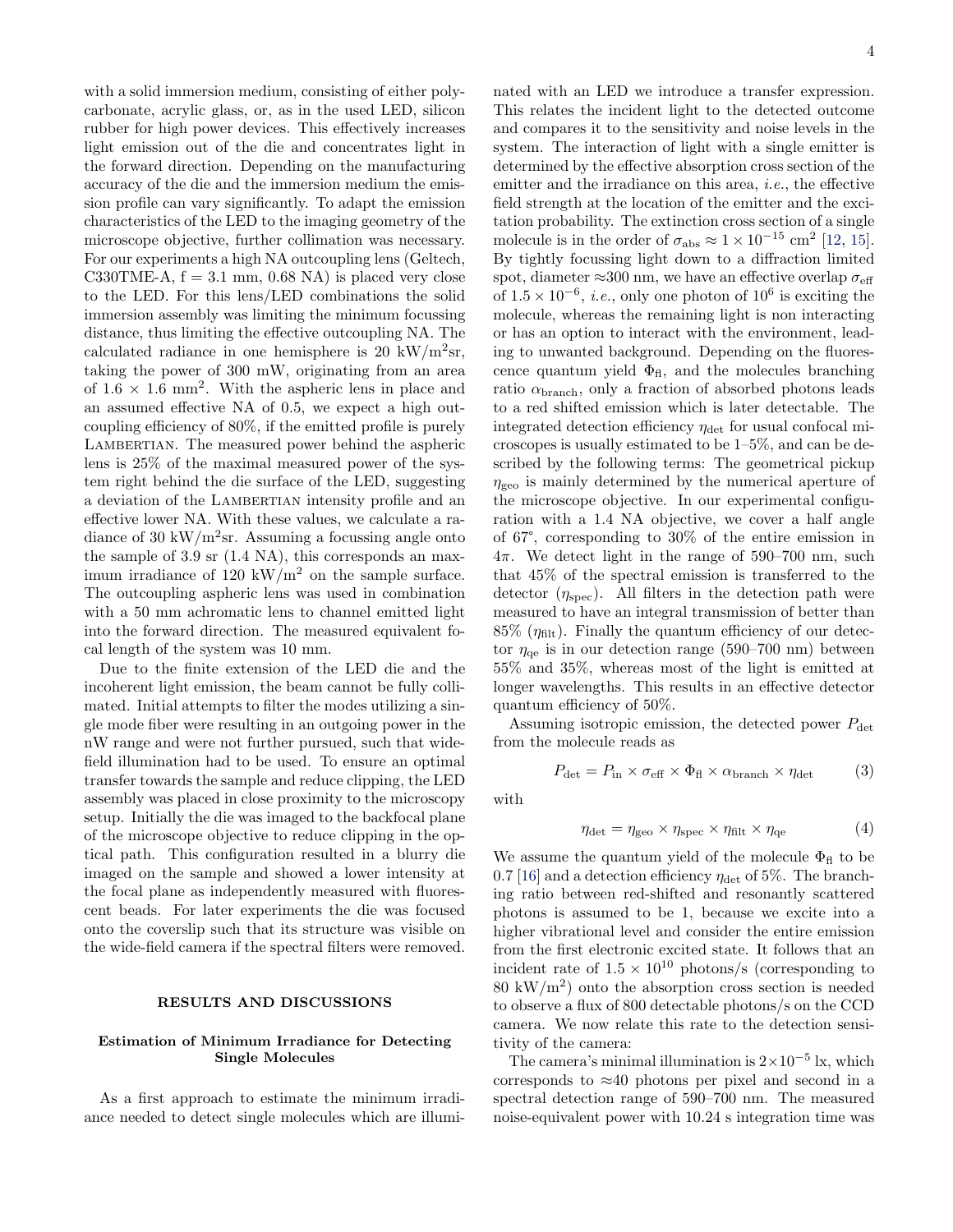36 photons per pixel. The molecule emits 15,000 photons per second, from which 800 per second are detectable, originating from a diffraction limited spot, which is imaged such that an average of 20% of its detectable emission is imaged on a single pixel. This delivers an illuminance of  $\approx 8 \times 10^{-5}$  k or 160 photons per pixel and second, four times above the nominal minimum camera sensitivity.

The figure of merit in all experiments is the signalto-noise ratio, which allows to differentiate between the actual signal and the background noise. The intrinsic noise sources such as photon shot noise, darkcount noise and background noise have to be included.

At the same irradiance levels as mentioned above we At the same irradiance levels as mentioned above we<br>have a shot noise level of  $\sqrt{800}$  photons/s. This value can be directly compared to the noise level of a single photon detector, such as an avalanche photo diode (APD). The given minimum illumination of the camera has to include the intrinsic signal to noise ratio and is already covered by our sensitivity assumptions above. When blocking the incident light on the camera and still ensuring the linearity over the whole detection range, we detect a background level of 13%, which would correspond to 270 dark counts per second on a single photon detector. The measured RMS noise of 2% corresponds to 36 photons per second. This value is approximately twice above the shot noise I his value is approximately twice above the shot holder limited value of  $\sqrt{270}$  photons. Interestingly the background level with LED illumination is 3–4 times higher than the camera background, due to imperfections of the spectral filtering. Since we are able to alternate between the two illumination options, we are able to exclude this effect to result solely from the background fluorescence of the sample. The intrinsic noise level of the camera does not allow us to associate an increase of the noise level due to the increased background and does not change significantly within the detection range.

### Measurement of the Minimum Irradiance for Single Molecule Detection

To experimentally determine the minimum irradiance levels with LED excitation, we performed laser wide-field imaging and determined the minimum amount of irradiance, needed to observe single molecules on the camera. In these experiments, the integration time of the camera (10.24 s) and the gain were increased to the maximum and the laser power was subsequently reduced. At a laser irradiance threshold of 80 kW/ $m^2$  single molecules were still observable on a camera without any image postprocessing. The irradiance of the LED has nominally the same value, and given the 40% better spectral overlap this value should be sufficient for imaging.

Before observations are carried out with LED illumination, the spatial locations of individual molecules are determined using wide-field laser illumination with suf-

ficiently high irradiance. At irradiance levels of about 80 kW/m<sup>2</sup> fluorescence blinking cannot be observed due to the long integration time, whereas single step bleaching from frame to frame strongly indicates the detection of single molecule signals. After this, the excitation path was changed and alternating images were recorded with laser and LED illumination. An example is presented in Figure  $5(a,b)$  $5(a,b)$ . The images are not processed, but only a fraction of the dynamic range is shown. We determined the laser wide-field illumination to be on a Gaussian area with FWHM of  $\approx 8 \mu m$  diameter. In the center the irradiance is about 80 kW/ $\rm m^2$ , and molecules are still observable at lower intensities in these images utilizing a smaller dynamical range. The effective pixel size is increased by the frame grabber card to  $\approx 200$  nm per pixel. In the measured microscope performance we achieve a slightly larger patterns as expected for diffraction limited microscopy. For LED illumination we achieve a FWHM of 330 nm, whereas the laser illumination leads to a FWHM of 430 nm. We attribute this deviation to a mechanical drift.

In Figure [5\(](#page-5-0)c) no corrections have been made and the full camera range is shown. For the laser illumination we observe the wide-field illuminated area and a flat illumination background for LED illumination. The Gaussian intensity envelope in the laser excitation corresponds to the wide-field spot generated by the lens in the incident beam path.

For the laser and the LED illumination, we noticed a significant background contribution originating from residual fluorescence of the p-terphenyl. Here we underline that the direct comparison of the two illumination methods allows for a judgment on the sample quality and to differ this from spectral leaking through the excitation filters. In our experimental findings both parameters are not negligible and lead to a two times higher background intensity (see Figure  $5(c)$  $5(c)$ ).

#### Detection of Single Molecule Signals

Although being at the lower limit of the excitation intensity we succeeded to detect single molecules with LED illumination in wide-field mode with a signal to noise ratio of 3.5. The corresponding signal to noise ratio generated by laser illumination was 19. The signal to background ratio is 0.12 and 1, respectively. To determine the presence of an object, the Rose's criterion in imaging suggests a signal to noise ratio above 5 [\[17\]](#page-6-17), which is not given in our configuration with LED illumination. However, with additional knowledge about the emitter, namely its nanometer size, resulting in a diffraction limited spot, we are able to determine single molecules against the noise floor of our detection scheme. As usual, wide-field detection allows us to use a localization algorithm to spatially localize the single emitters to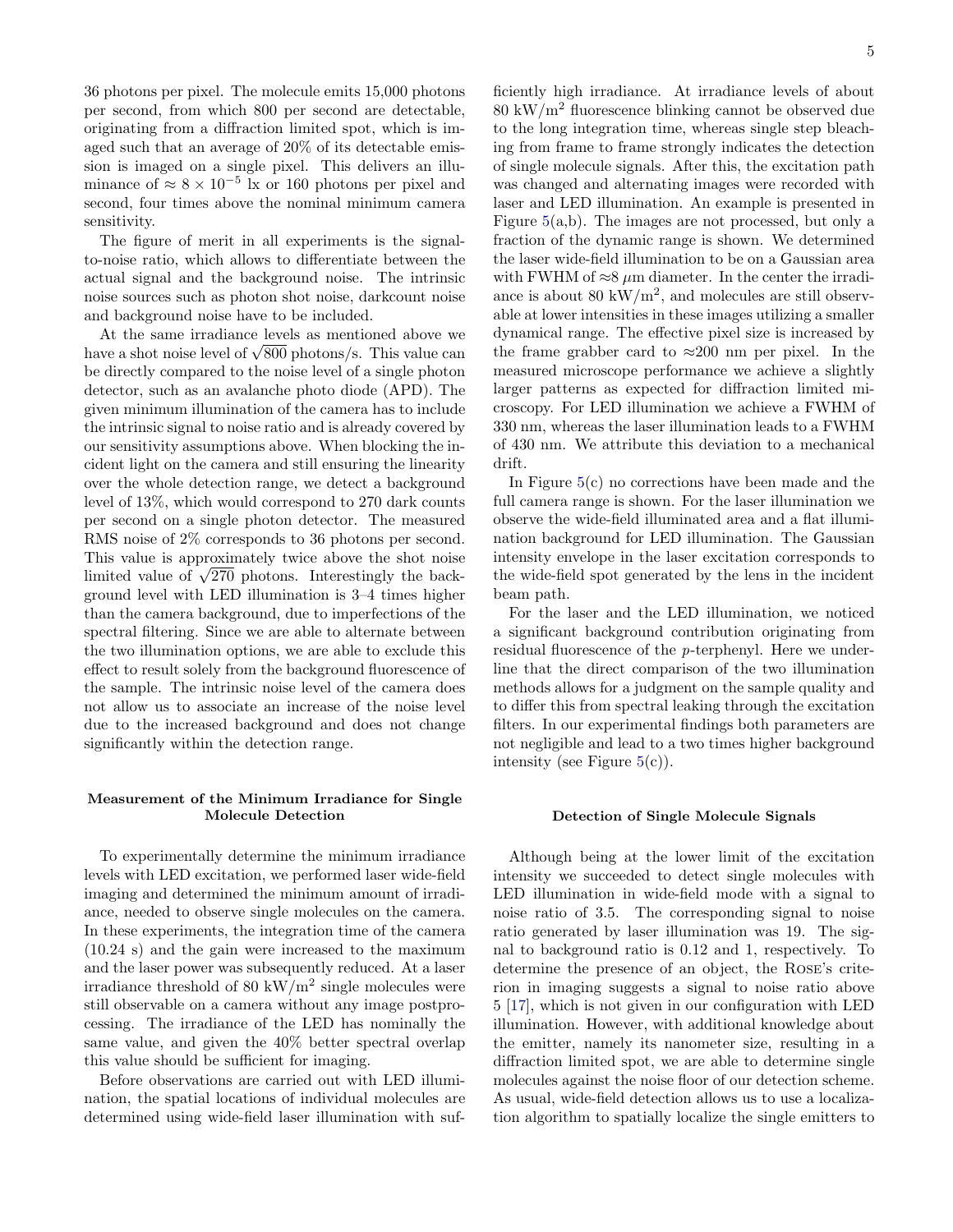

<span id="page-5-0"></span>FIG. 5. Direct comparison of two wide-field images acquired by laser (a) and LED illumination (b). The gray levels of the images have been adapted to account for the increased background with the LED illumination. Still the slightly weaker signal to noise ratio is obvious. To have a direct comparison the camera levels are presented uncorrected in figure (c). The background level of the camera is at 13% (blocking the excitation light) and should be subtracted for both illuminations. Light leakage through the filters increases the LED illumination background level to more than 60%.

a sub-diffraction accuracy. For samples with higher doping of fluorescent molecules the Rose's criterion would indeed limit the probability to determine single molecule signals.

### **OUTLOOK**

The dual widefield/confocal configuration of this instrument is optimized for quick localization of single emitters and subsequent confocal imaging and measurement of individual molecules. We have shown that the current setup is able to reliably identify single molecules with both laser and LED illumination sources. To rigorously prove the presence of a single emitter one has to detect the single photon emission. Therefore the photon-photon autocorrelation function for zero time delay,  $g^{(2)}(0)$ , will then be below 0.5 [\[18\]](#page-6-18). However, it

becomes clear from the LED based images presented above that this is not yet possible. The presence of other molecules or background light introduces additional photons, similar to having more emitters with a certain detection probability of  $\eta_{i,\text{det}}$  in the observation spot. The autocorrelation function for zero time delay can be expressed as  $g^{(2)}(0) = 1 - 1/(1 + \sum_{i=1}^{n} \eta_{i,\text{det}} P_i)$ , where  $n$  is the number of additional emitters. The signal to background ratio (SBR) would be given by  $\widehat{\text{SBR}} = 1/(\sum_{i=1}^{n} \eta_{i,\text{det}} P_i)$ , such that the final equation reads  $g^{(2)}(0) = 1/(1 + \text{SBR})$ . When using higher laser intensities at a few hundred  $kW/m^2$  in a confocal configuration, we were able to quickly acquire autocorrelation signals with values below  $g^{(2)}(0) = 0.2$ , thus proving the workability of the sample. In the case of LED illumination and a signal to background ratio of 0.12, it will not be possible to acquire an autocorrelation function below  $g^{(2)}(0) \approx 0.89$ . The noise and background floor need to be brought down by a factor of 9 for the dip in the  $g^{(2)}(0)$ to fall below 0.5 as required. This problem might be circumvented by utilizing quartz coverslips to reduce fluorescence background and an optimized filter set with a cut-off wavelength at 565 nm. Another approach would be to spatially filter the emitted light more efficiently, such as in confocal imaging or to capture the light in a single mode fiber. In further studies we did not succeed in detecting single molecules with LED illumination in a confocal configuration. The spatial filtering by single mode fibers reduced the effective efficiency too drastically, and has also been reported by other groups [\[8\]](#page-6-7).

To achieve a triggered single photon emission an optical pulse width below the molecules  $T_1$  time, *i.e.*, a few ns, should be used. Such LEDs are currently available on the market (e.g., Picoquant, PLS-series), but the irradiance is significantly smaller than the ones used in this paper. With the LED used here we were able to generate short pulses down to 100ns. The bond wires' inductance might be the limiting factor in shortening the pulse for our device, but this was not further explored.

# **CONCLUSIONS**

Performing single molecule spectroscopy with other illumination sources than lasers still remains a challenging task. The current efforts in engineering of semiconductor materials promise that light-emitting diodes will find their way into further single molecule studies in the future. The advantages of using LEDs are their compact design, their robustness, their intensity stability and their low cost, which make them a valuable tool to detect also small amount of fluorescent samples. Other particles like quantum dots might be even more successful candidates for LED excitation, because of their higher absorbtion in the blue region of the spectrum, opening the option for better spectral discrimination. It is an interesting option